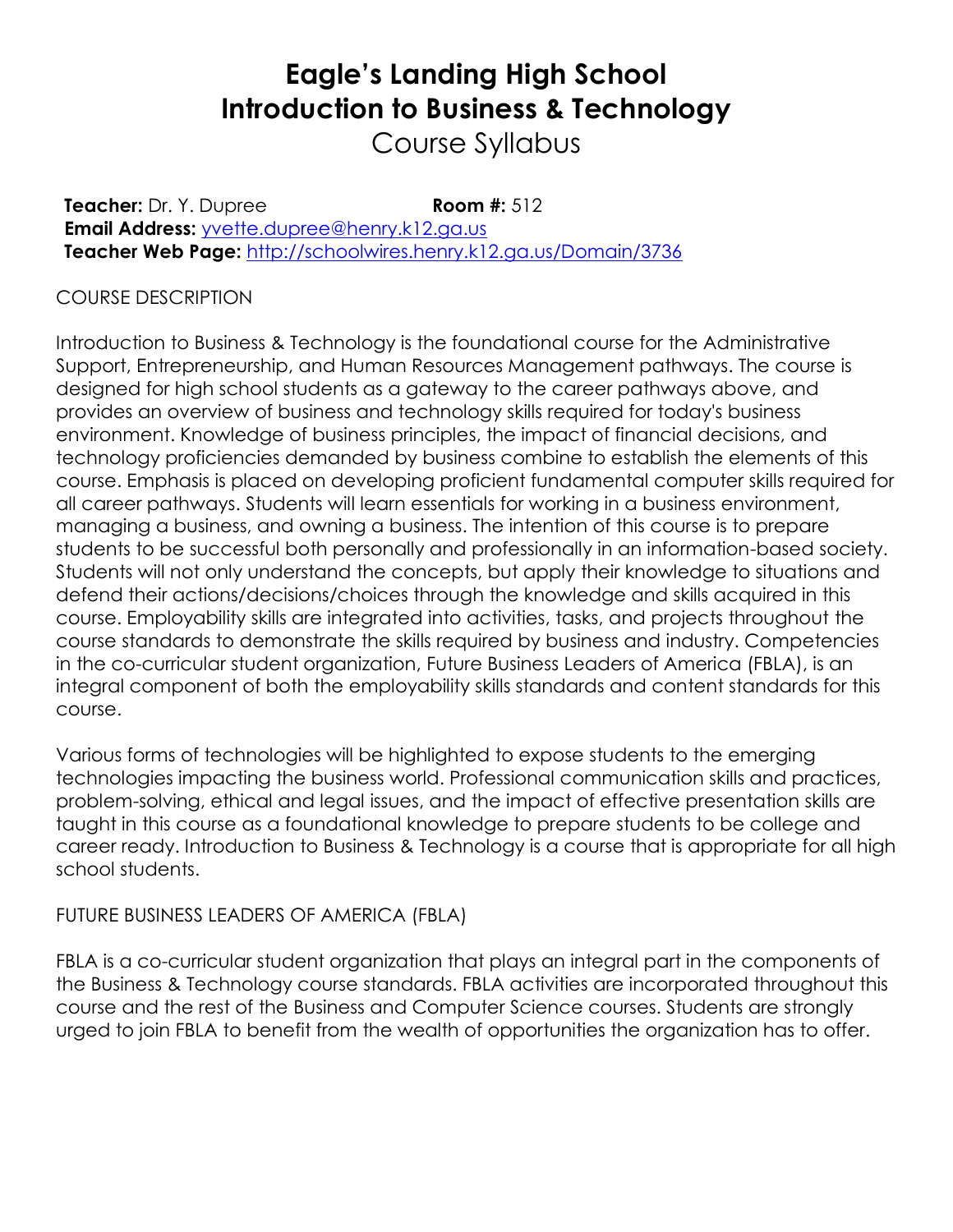## TEACHER WEBSITE

The ELHS teacher website<http://schoolwires.henry.k12.ga.us/Domain/3736> for this course is essential for all students. Students should check the site *every* day for course standards, essential questions, daily focus activities (DO NOW), and course assignments.

COURSE CONTENT

# **COURSE STANDARDS**

IBT-1 Demonstrate employability skills required by business and industry.

IBT-2 Apply technology as a tool to increase productivity by creating, editing, and publishing industry-appropriate documents.

IBT-3 Master word processing software to create, edit, and publish professionalappearing business documents.

IBT-4 Analyze and integrate leadership skills and management functions within the business environment.

IBT-5 Demonstrate understanding of the concept of marketing and its importance to business ownership.

IBT-6 Use professional oral, written, and digital communication skills to create, express, and interpret information and ideas.

IBT-7 Demonstrate an understanding of entrepreneurship through recognizing a business opportunity, how to start a business based on the recognized opportunity, and basics of how to operate and maintain that business

IBT-8 Understand, interpret and use accounting principles to make financial decisions. IBT-9 Develop effective money management strategies and understand the role and functions of financial institutions.

IBT-10 Research and interpret the various risks involved in operating a business while determining the role of insurance for a business.

IBT-11 Examine basic human resources and the legal aspects of a business while incorporating the methods into business practices.

IBT-12 Explore how related student organizations are integral parts of career and technology education courses through leadership development, school and community service projects, entrepreneurship development, and competitive events.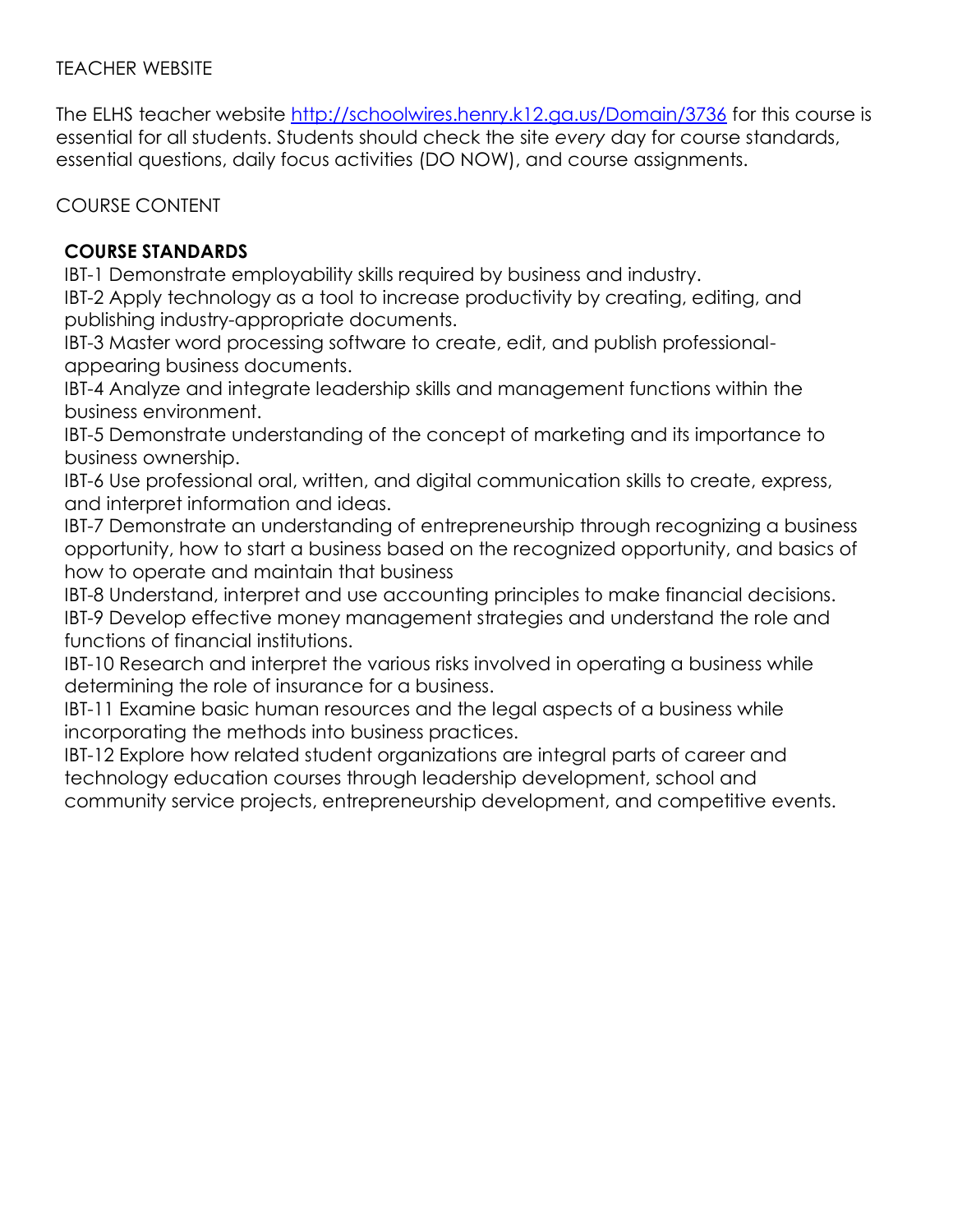## **UNITS/TOPICS**

- 1. Introduction to Technology
- 2. Word Processing Applications
- 3. Effective Communication Skills
- 4. Introduction to the World of Marketing
- 5. Entrepreneurship and Business **Ownership**

Opportunities for unit recovery will be available for students (as determined by the teacher) throughout the school year.

# CLASSROOM RULES AND PROCEDURES

# **Classroom Rules**

- 1. Respect Yourself.
	- Please refrain from the following activities:
	- a. Cheating= automatic zero
	- b. Coming to class late *Be on time prepared to learn.*
	- c. Possession of contraband (i.e. cell phones, ipods, etc): 1) warning, 2) confiscated, & 3) given to Administrator
	- d. Using profanity
	- e. Sleeping in class
	- f. Skipping class: automatic referral
	- g. Visiting inappropriate websites: loss of computer privilege
	- h. Leaving seat without permission.
- 2. Respect your teacher and your classmates (all inclusive) with both verbal & nonverbal behavior. This include but is not limited to:
	- a. Your teacher, her personal belongings, & personal space
	- b. Other students, his / her personal belongings, & personal space
	- c. All classroom materials / objects like furniture and computer equipment
	- d. Raise your hand to speak do not call out or yell across the room.

Consequences:

- 1st Offense: warning
- 2<sup>nd</sup> Offense: parent contact
- 3rd Offense: detention
- 4<sup>th</sup> Offense: referral
- 3. Food and drink are NOT ALLOWED in the classroom, including gum.
- 4. Work during all work times (bell to bell). Do not log off of the computer early.
- 5. Follow all directions the first time given.
- 6. Leadership and Management
- 7. Accounting 101
- 8. Money Management Basics
- 9. Managing Risks
- 10.Introduction to Human Resources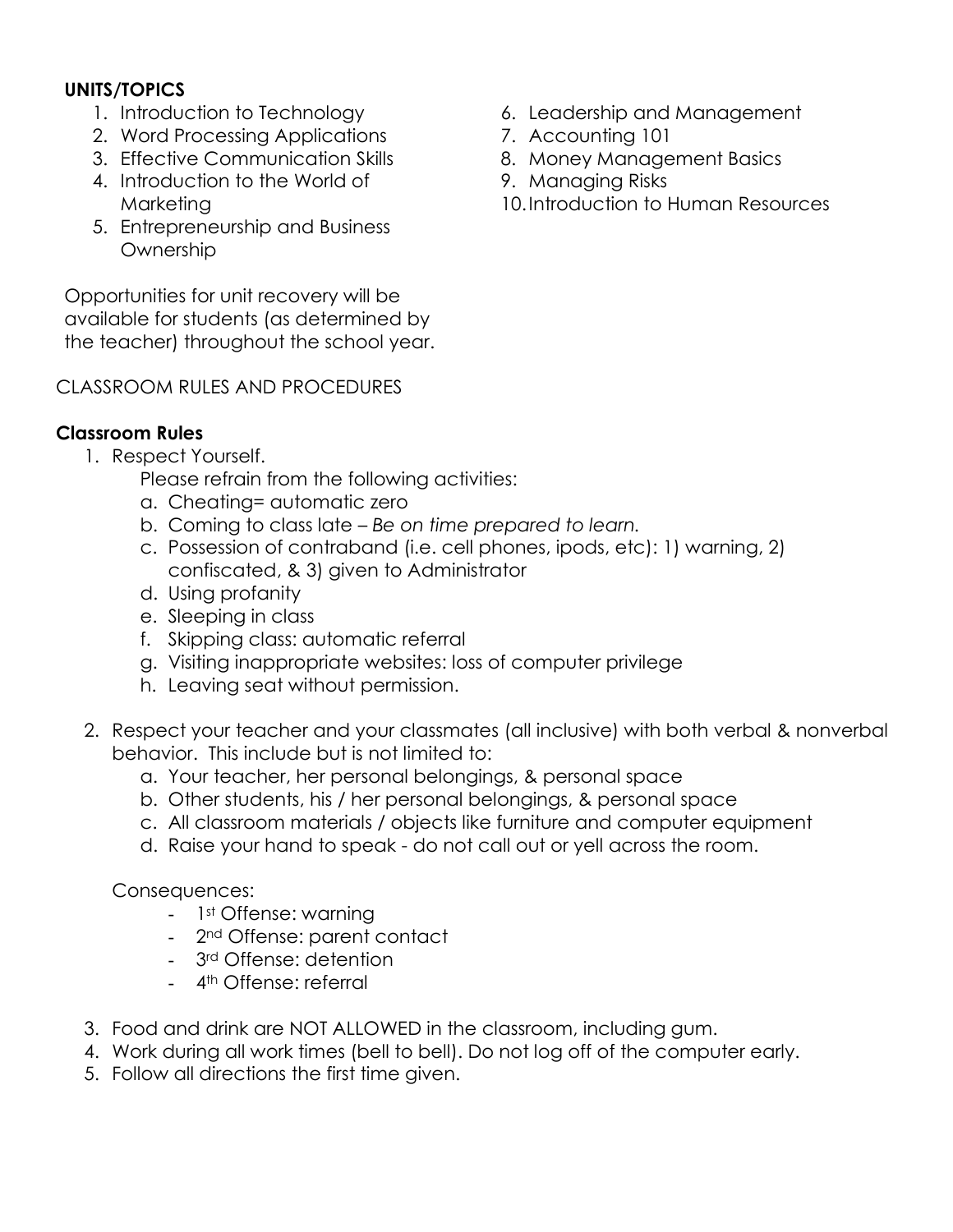#### **Classroom Procedures**

- 1. Each student must receive written permission before leaving the classroom. NO EXCEPTIONS!
- 2. Bring all class material every day including notebook paper and blue or black ink pen.
- 3. Be familiar with subject matter / computer skills in order to complete all daily assignments, quizzes, projects and tests in a timely manner.
- 4. Print and save according to assignment instructions.
- 5. It is the responsibility of the student to acquire and complete make up assignments upon returning from an excused absence.
- 6. Please remain seated until your teacher dismisses the class. Your teacher, not the bell, dismisses you.

INSTRUCTIONAL MATERIALS AND SUPPLIES

#### **Instructional Supplies**

binder or folder College Rule loose leaf paper Blue or black ink pen **Headphones** 

#### EVALUATION AND GRADING

Evaluation in the course will be based on the following:

- Classwork and participation **20%**
- Assessments **60%**
	- Includes quizzes, tests, and/or projects
- Final Exam **20%** Total **100%**

\*Please regularly check Infinite Campus (IC) for student grades. Infinite Campus user name and password can be obtained from the counseling office.

OTHER INFORMATION

#### **Dress for Success**

Students can "Dress for Success" in business casual or professional dress every Wednesday for extra credit points.

#### **Expectations for Academic Success Additional Requirements/ Resources**

- 1) Complete daily classwork assignments.
- 2) Participate in discussions and ask questions.
- 3) Participate constructively as a team member.
- 4) Problem solve and accept challenges.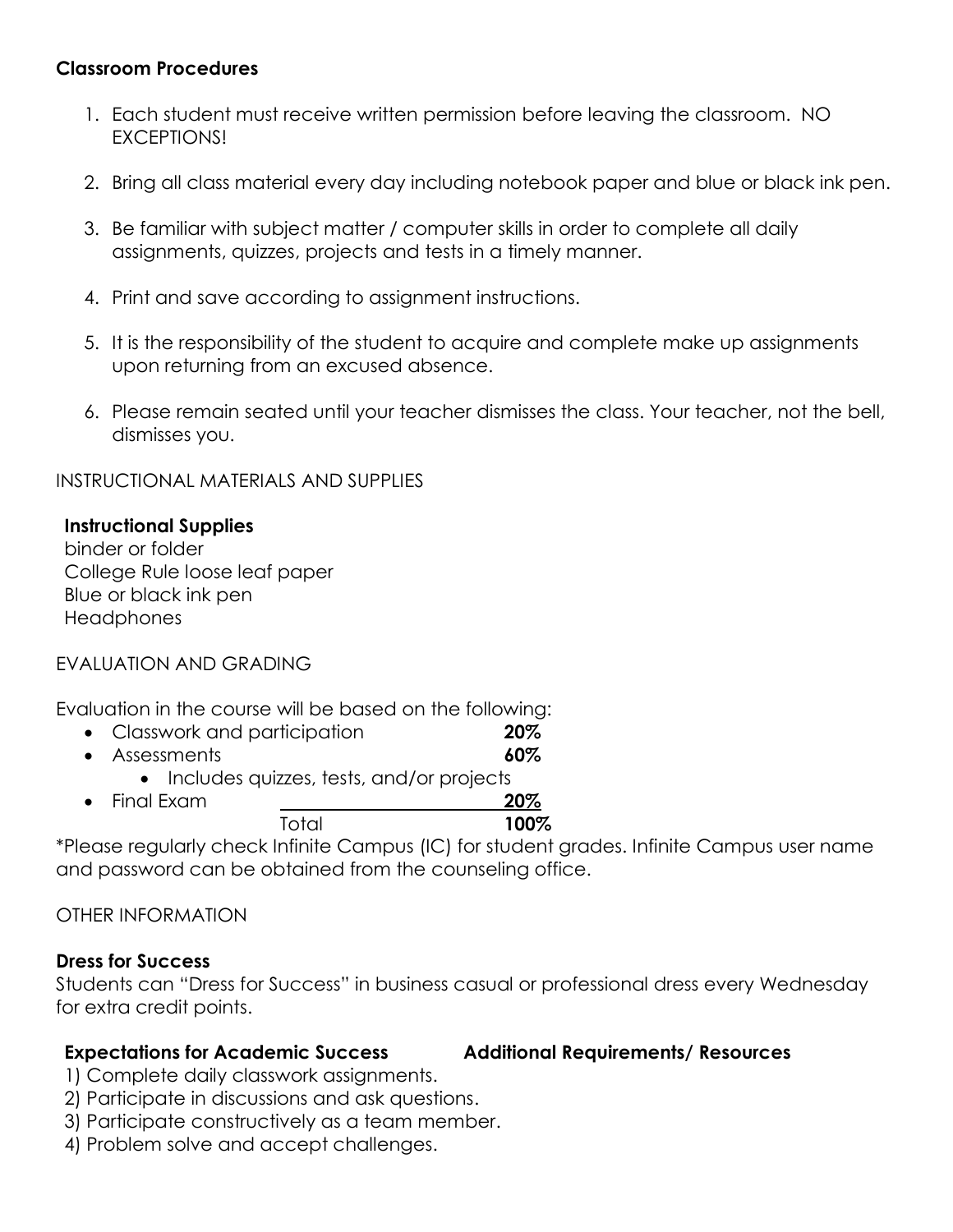5) Challenge yourself to continuously improve.

\*This syllabus may be updated as needed throughout the school year.